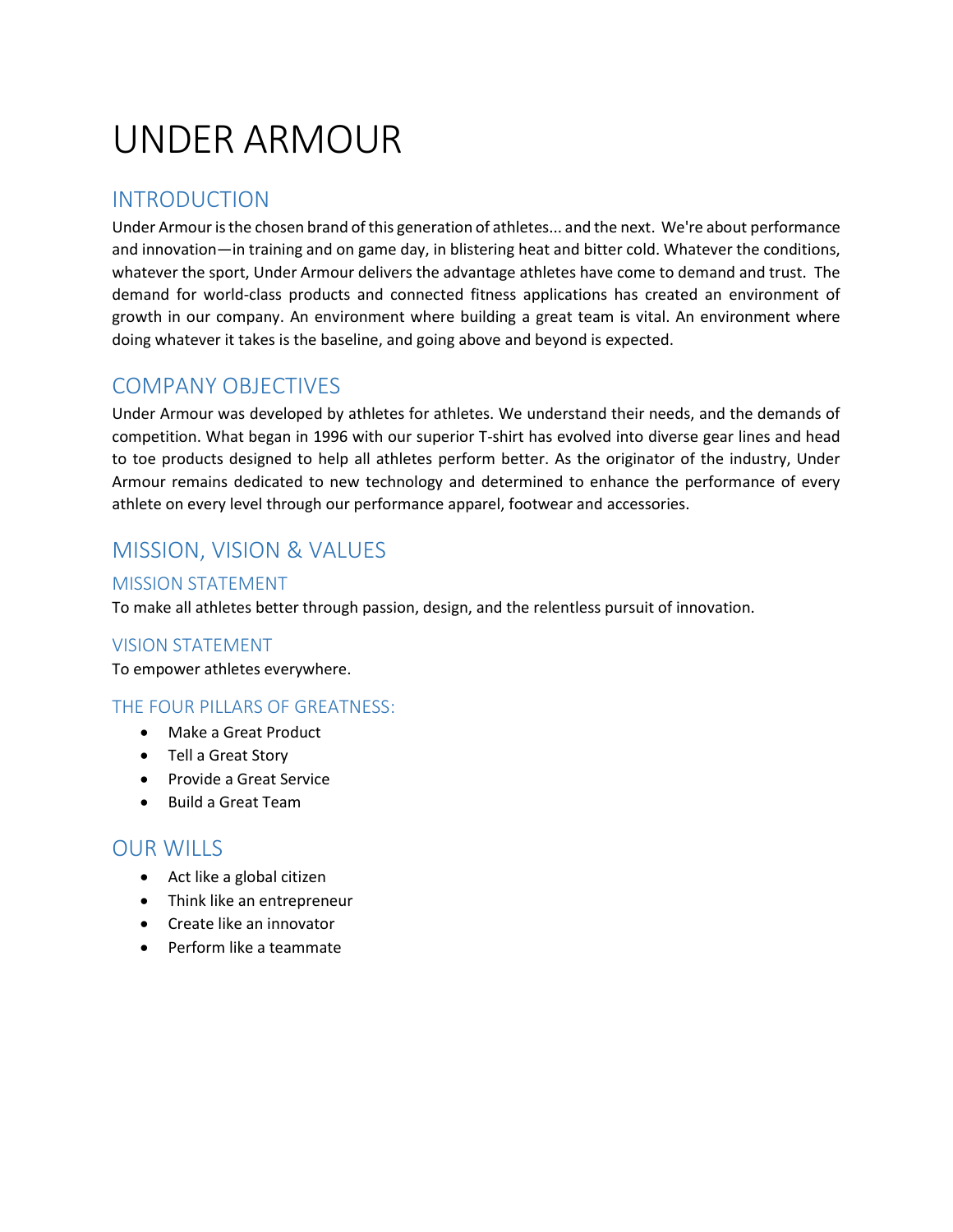# HISTORY OF THE COMPANY

Founded in 1996 by former University of Maryland football player Kevin Plank, Under Armour is the originator of performance apparel – gear engineered to keep athletes cool, dry, and light throughout the course of a game, practice, or workout. Under Armour was founded with a mission: to make all athletes better through passion, design, and the relentless pursuit of innovation.

Today, Under Armour is a leading developer, marketer, and distributor of branded performance apparel, footwear, and equipment. The brand offers state of-the-art products designed to help athletes perform better, including moisture-wicking fabrics, silhouettes, and color offerings for men, women, and youth. While the technology behind Under Armour's diverse product assortment for athletes is complex, the program for reaping the benefits is simple: wear HeatGear® when it's hot, ColdGear® when it's cold, and AllSeasonGear® between the extremes.

Under Armour's innovation story continued to unfold with the introduction of Armour39®, the first-of-itskind performance heart rate monitor that provides a single WILLpower™ score that reflects an individual's overall effort during a workout. The Armour39® system measures heart rate, workout intensity and calories burned. Under Armour's latest footwear innovation takes shape in the new UA SpeedForm® Apollo, a running shoe designed in a clothing factory to achieve the ultimate precision fit featuring ultrasonic seaming and a unique silicone heel grip. The Brand also developed other apparel technologies such as UA Charged Cotton®, the world's first performance cotton apparel, which includes UA Charged Cotton® Storm, a line of water resistant hoodies and pants.

In June 2006, Under Armour entered the footwear business with the launch of a football cleat line, and later, baseball and softball cleats. The first non-cleated offering debuted in May 2008 with the launch of a new footwear niche: performance training footwear. In 2009, Under Armour rounded out its footwear offerings with a line of running shoes and a line of soccer cleats. In 2010, the Brand entered the basketball arena with a collection of basketball shoes. In 2011, the Brand introduced the UA Charge RC running shoe – expertly engineered using Under Armour's apparel DNA to provide the ultimate fit as a premier speed runner. In 2012, the Brand launched a new footwear technology, UA Spine™, offering the fusion of flexibility and ultimate lightweight structure.

Under Armour also offers sports equipment, including athletic performance gloves, bags, headwear, socks, eyewear, and performance mouth guards. UA products are available on UA.com and at more than 20,000 retail locations across the globe.

Under Armour is available throughout Europe, Asia and Latin America. Key markets include Canada, United Kingdom, Brazil, Spain, Italy, France, Mexico, Chile, China and Germany. Under Armour also distributes products through a licensee in Japan, which has become its second-largest market next to the Americas. In April 2011, the brand opened its first retail door in China – a branded retail shop in Shanghai's Grand Gateway Mall. The brand recently opened its first store in Mexico. In 2013, Under Armour opened the UA Brand House, in Baltimore, MD as well as Tysons Corner, VA, which offers an elevated personal shopping experience and features custom-themed products. In April 2014, Under Armour opened its largest Brand House store to date in SoHo, the international shopping hub in NYC.

Under Armour also has relationships with top collegiate athletic programs including the University of Notre Dame, the Naval Academy, University of Maryland, Texas Tech, Auburn University, University of